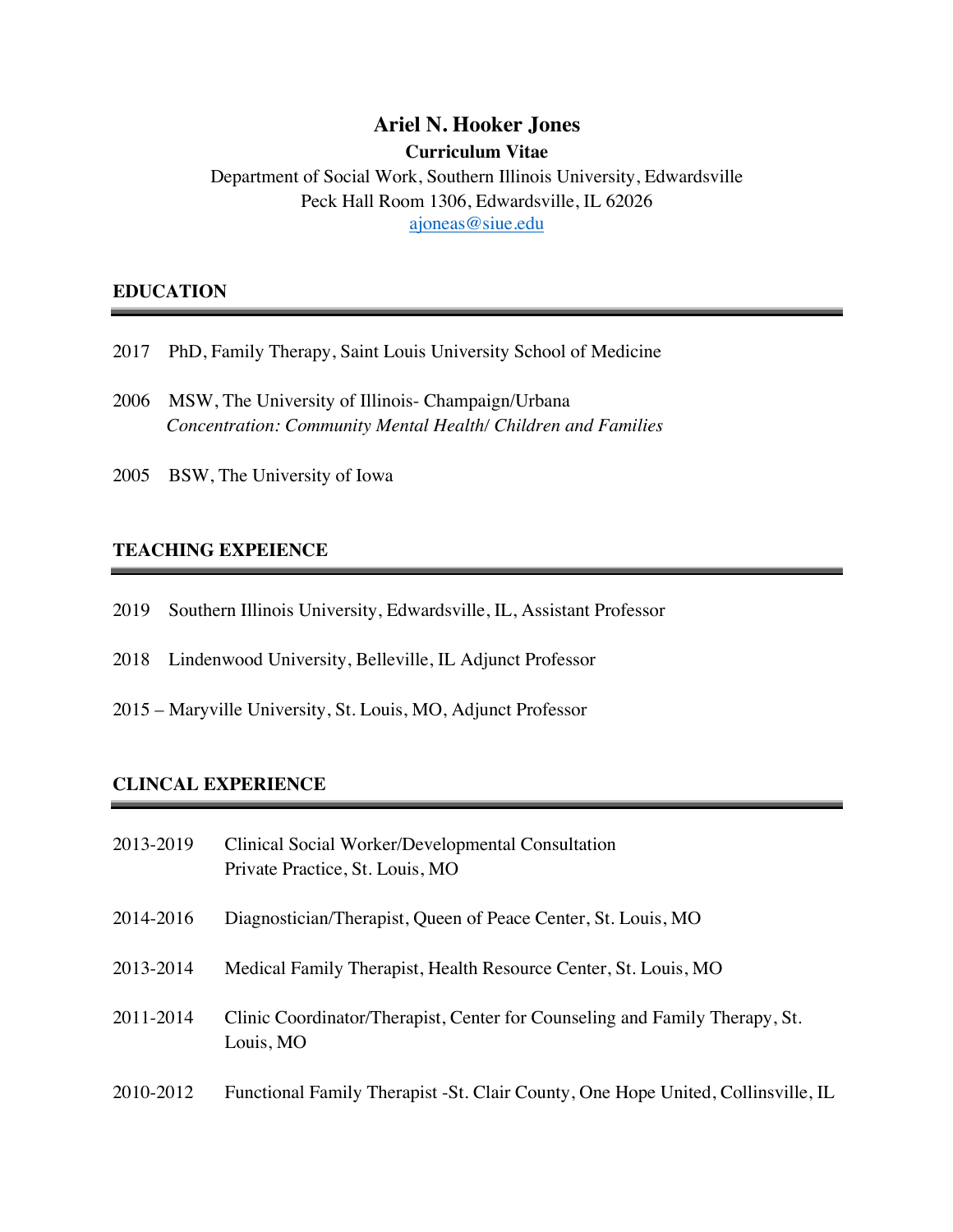2005-2009 Therapist/Child Adolescent Specialist, Chestnut Health Systems, Belleville, IL

#### **PEER-REVIEWED PUBLICATIONS**

## **Published**

Heiden-Rootes, K. M., Hooker **Jones, A. N.**, Reddick, G. T., Jankowski, P. J., & Maxwell, K. (2015). "There's Something Not Right" and "Bringing it Forward" Identifying and Responding to Clinical Challenges. *The Family Journal*, *23*(3), 262-270.

#### **In Progress**

- Hooker Jones, A., *Creating Constructs: Understanding Parental Attitudes, Comfort and Experiences with Play- A Delphi Study.*
- Hooker Jones, A., *The Intersection of Play and Maternal Depression in Black Single Parent Families.*

Hooker Jones, A*., Invisibility and Infidelity: A lens for treating relationship difficulties with black couples.* 

#### **HONORS AND AWARDS**

| 2014-2015 | Family Process Journal: New Writer's Fellowship                                                |
|-----------|------------------------------------------------------------------------------------------------|
| 2014-2015 | Substance Abuse and Mental Health Administration Project Leadership Initiative<br>for Tomorrow |
| 2013-2014 | Futures without Violence Campus Fellowship                                                     |
| 2012-2013 | American Association of Marriage and Family Therapy's Minority Fellowship<br>Program           |
| 2012-2015 | Graduate Assistantship: Saint Louis University                                                 |
| 2006      | Phi Alpha, National Honor Society in Social Work                                               |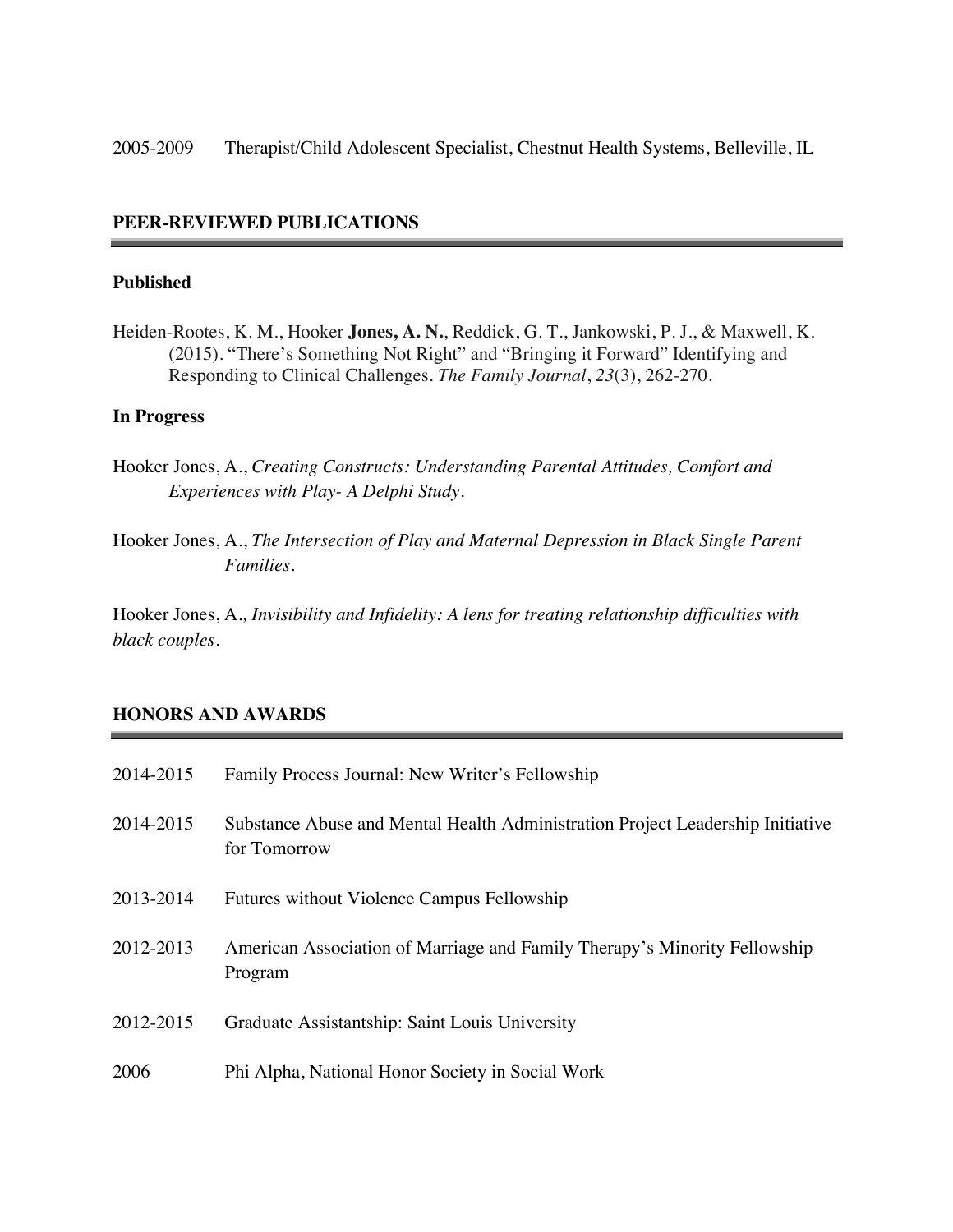2005 H.Wayne and Donna Johnson Scholarship – Univ. of Iowa School of Social Work

## **CONFERENCE PRESENTATIONS**

| 2014 | Miller, B.J., Hooker Jones, A.N., Gildenblatt, L., Barenboim, H. (2014) Ethics in a<br>Digital Age [breakout session]. Missouri Association of Marriage and Family<br>Therapy Annual Conference,                                                                                                                                             |
|------|----------------------------------------------------------------------------------------------------------------------------------------------------------------------------------------------------------------------------------------------------------------------------------------------------------------------------------------------|
| 2013 | Pettinelli, J.D., Heiden Rootes, K.M., Hooker-Jones, A.N., Rorer, A.L., Maxwell,<br>K., & Reddick, G.T. (2013). The Impact of Supervision Training on the Clinical<br>Development of MFT Doctoral Students [breakout session]. Missouri Association<br>of Marriage and Family Therapy Annual Conference, April 26-27, 2013,<br>Columbia, MO. |
| 2013 | <b>Hooker Jones, A.N., Maxwell, K., &amp; Heiden Rootes, K.M (2013). Challenging</b><br>Issues Faced by Marriage and Family Therapists [breakout session]. Missouri<br>Association of Marriage and Family Therapy Annual Conference, April 26-27,<br>2013, Columbia, MO.                                                                     |
| 2013 | Hooker Jones, A. & Heiden Rootes, K.M. (2013). Conversations with Our Sons:<br>Dialogue about Race Relations with Children, [interactive lecture]. International<br>Family Therapy Association's 20th World Family Therapy Congress, February 20-<br>23, 2012, Orlando, FL.                                                                  |
| 2013 | Hooker Jones, A. & Reddick, G. (2013). Kicking the Hornets' Nest Implementing<br>a Couples Group for Domestic Violence, [brief report]. International Family<br>Therapy Association's 20th World Family Therapy Congress, February 20-23,<br>2012, Orlando, FL.                                                                              |

## **COMMUNITY PRESENTATIONS**

| 2016-2019 | Body, Mind and Soul: The Intersection of Mental Health, Spirituality, and<br>Wellness. Class Instructor/Lecturer: Women's Conference. John Divine Baptist<br>Church, East St. Louis, IL |
|-----------|-----------------------------------------------------------------------------------------------------------------------------------------------------------------------------------------|
| 2017-2019 | Marriage Seminar: Building Healthy Relationships. Class Instructor: Annual 3-day<br>Marriage Retreat John Divine Baptist Church, East St. Louis, IL                                     |
| 2017      | Training: Understanding Traumatic Stress and Addressing the Needs of Children in                                                                                                        |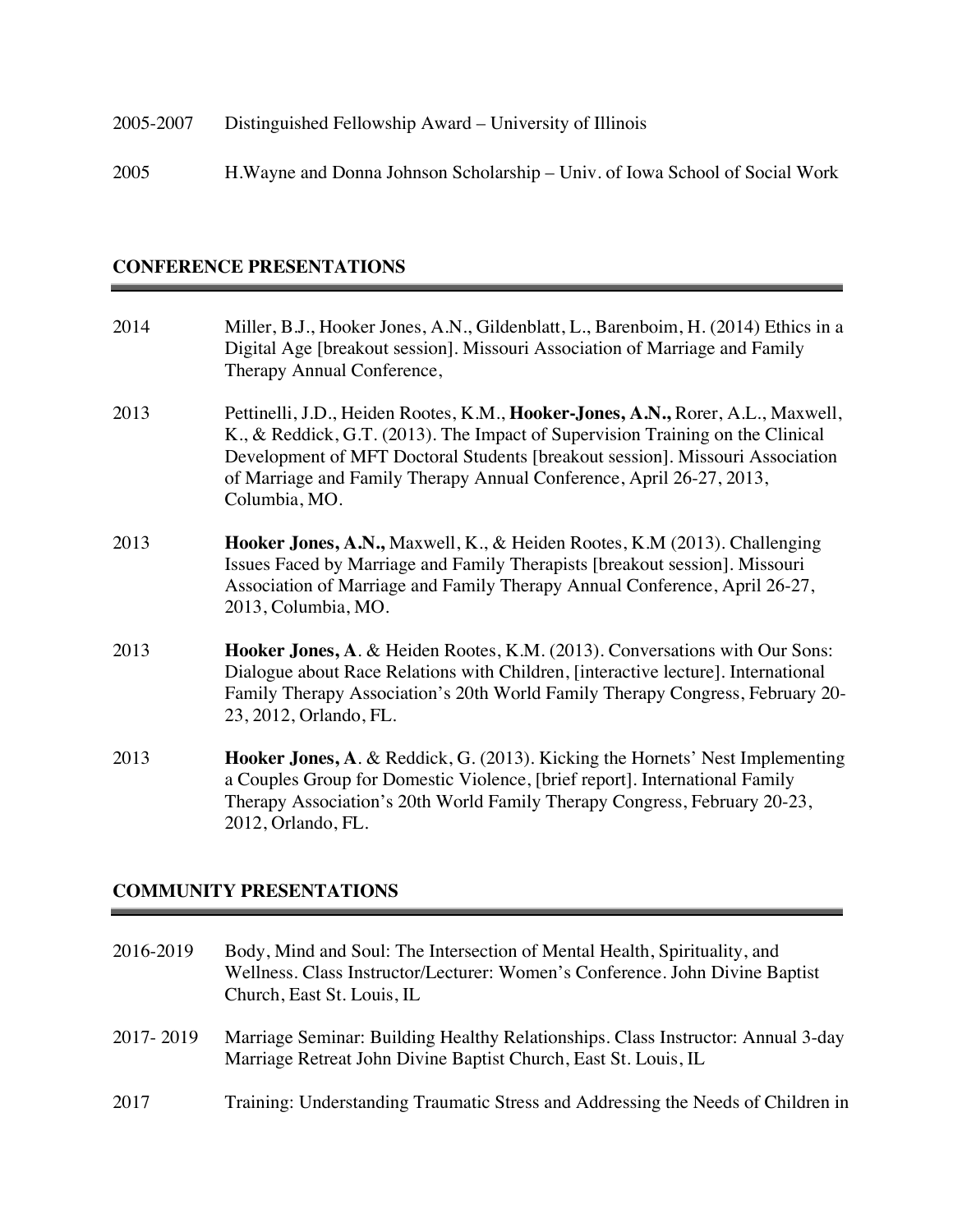|      | Urban Environments. Presented to Urban League Teachers and Staff. St. Louis, MO,<br>March 24, 2017                                                                                                                                                          |
|------|-------------------------------------------------------------------------------------------------------------------------------------------------------------------------------------------------------------------------------------------------------------|
| 2015 | Hooker Jones, A.N., Muse, Fatima, Pettinelli, J.D. (2014) Medical Family<br>Therapy in Collaborative Care - The North St. Louis Initiative [poster presentation].<br>Making a Difference in North St. Louis Symposium. St. Louis University, St. Louis, MO. |
| 2013 | <b>Hooker Jones, A.N. &amp; Heiden Rootes, K.M. (2013). Parenting Difficulties and</b><br>Solutions. Community Health & Resource Fair, Mt. Bethel Missionary Baptist Church,<br>St. Louis, MO April 13, 2013.                                               |

## **SERVICE/VOLUNTEER EXPERIENCE**

- 2011 2019 John Divine Baptist Church, East St. Louis, IL, Youth Activities Coordinator: Aid in planning and organizing yearly activities such as after school/weekend tutoring, social events, and classes. Serve as a tutor and mentor for the youth involved.
- 2014-2018 United Congregations of the Metro East, Co-chair- Education task force: Work with local religious organizations/leaders of varying denominations and various communities. Focus on combating the root causes of systemic injustice in our region for addressing issues such as equitable funding for education affordable housing, and promoting improved transportation.
- 2013-2017 East St. Louis Race to the Top Innovation, Committee Chair & Stakeholder: Implement locally designed strategies and innovations to support the State of Illinois' vision that, "Every child birth to five is experiencing high quality early education with strong support from family, and ready access to health care and social services".

## **PROFESSIONAL LICENSING**

| 2012 | Licensed Clinical Social Worker (LCSW), Illinois Department of Financial and<br>Professional Regulation, Active License |
|------|-------------------------------------------------------------------------------------------------------------------------|
| 2013 | Licensed Clinical Social Worker (LCSW), Missouri State Committee of Social<br>Workers Active License                    |